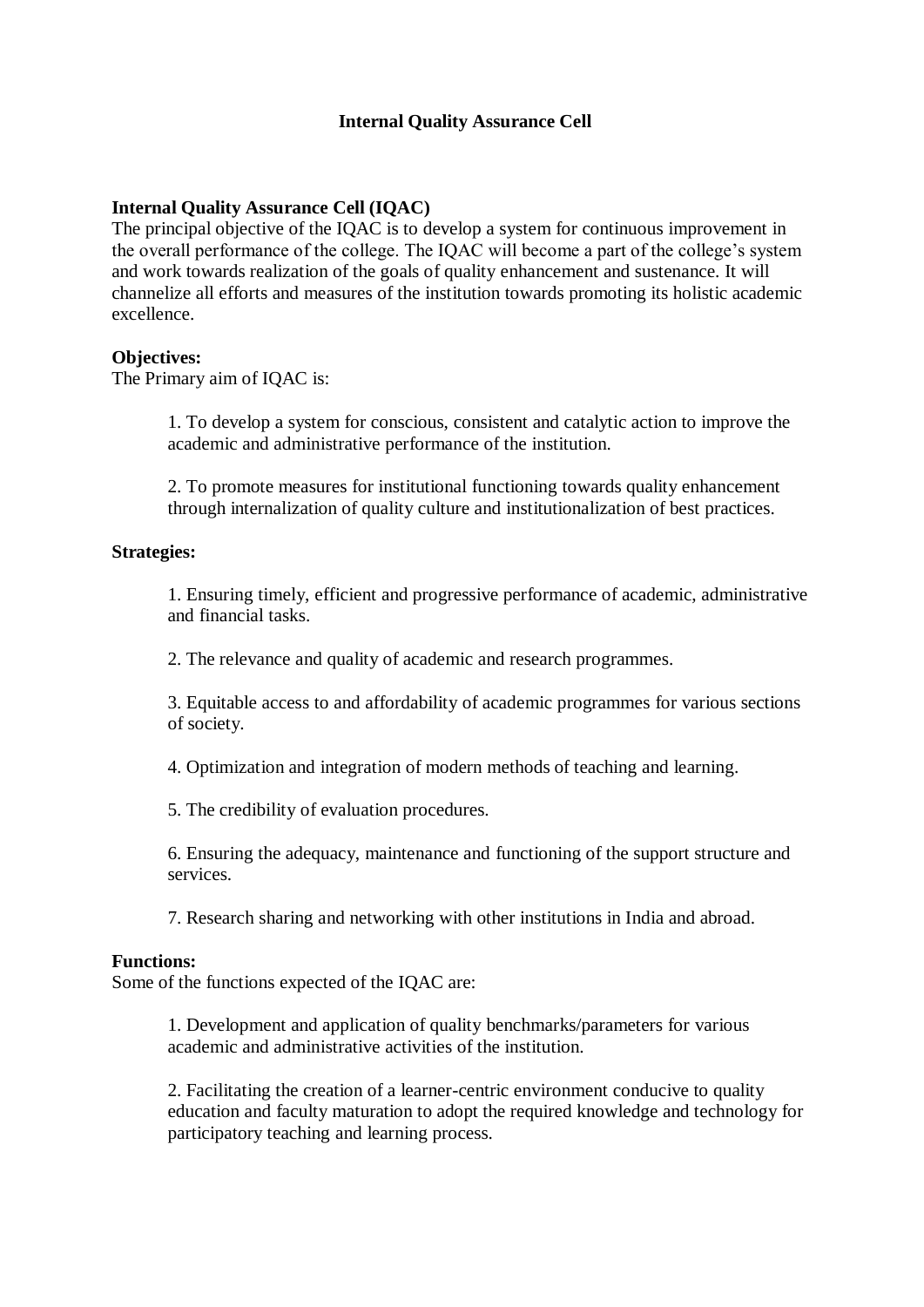3. Arrangement for feedback response from students, parents and other stakeholders on quality-related institutional processes.

4. Dissemination of information on various quality parameters of higher education.

5. Organization of inter and intra institutional workshops, seminars on quality related themes and promotion of quality circles.

6. Documentation of the various programmes/activities leading to quality improvement.

7. Acting as a nodal agency of the Institution for coordinating quality-related activities, including adoption and dissemination of best practices.

8. Development and maintenance of institutional database through MIS for the purpose of maintaining /enhancing the institutional quality.

9. Development of Quality Culture in the institution.

10. Preparation of the Annual Quality Assurance Report (AQAR) as per guidelines and parameters of NAAC, to be submitted to NAAC.

#### **Benefits:**

IQAC will facilitate / contribute:

1. Ensure heightened level of clarity and focus in institutional functioning towards quality enhancement.

2. Ensure internalization of the quality culture.

3. Ensure enhancement and coordination among various activities of the institution and institutionalize all good practices.

4. Provide a sound basis for decision-making to improve institutional functioning.

5. Act as a dynamic system for quality changes in HEIs.

6. Build an organized methodology of documentation and internal communication.